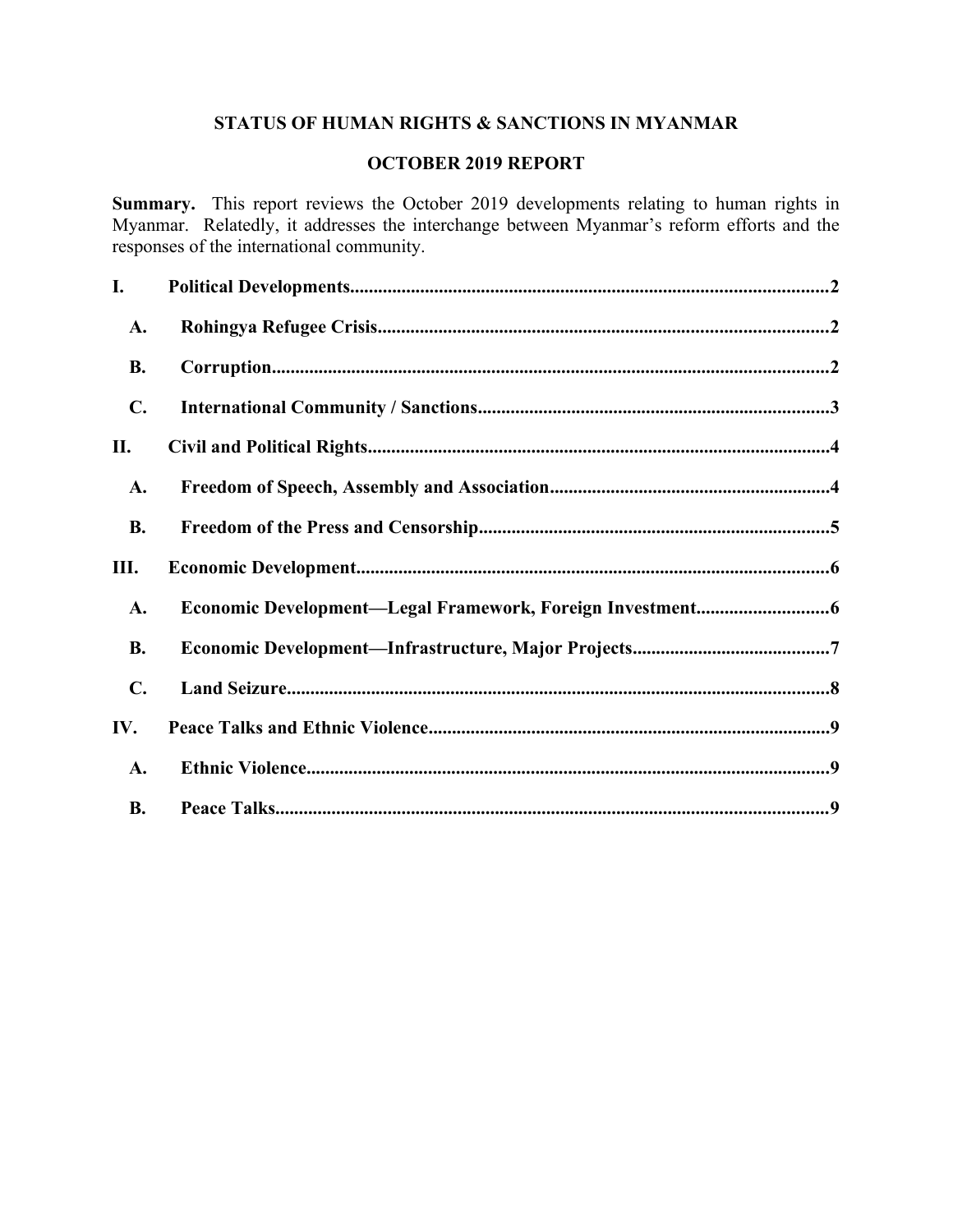## **I. Political Developments**

## <span id="page-1-2"></span><span id="page-1-0"></span>**A. Rohingya Refugee Crisis**

According to a report released in early October by the United Nations High Commissioner for Refugees ("UNHCR"), Rohingya refugees continue to risk their lives to travel towards safety, leading to a higher rate of death over the past year. The report states that one in every 69 refugees and asylum seekers who embarked on a sea journey last year died or is missing at sea.<sup>1</sup> By comparison, during the period from 2013 to 2015, at the height of Southeast Asia's refugee and migrant boat crisis in the Andaman Sea, one in 81 refugees died or went missing at sea.<sup>2</sup> UNHCR Director for Asia and the Pacific, Indrika Ratwatte, said that refugees will continue to feel compelled to undertake dangerous journeys in search of safety for themselves and their families as long as the root causes of displacement are unresolved.<sup>3</sup>

The repatriation of Rohingya refugees to Myanmar continues to stall, and Bangladesh continues to explore relocation options for the refugees in overpopulated Cox's Bazar. Bangladesh's refugee relief and repatriation commissioner has reported that thousands of Rohingya living in Bangladesh refugee camps have agreed to move to Bhashan Char, an island in the Bay of Bengal, despite fears that the island is prone to flooding.<sup>4</sup> This is welcome news for the Bangladesh government, which has advocated to move 100,000 refugees to Bhashan Char to relieve overcrowding at the refugee camps on the border where nearly one million Rohingya live. Enamur Rahman, the state minister in charge of disaster management and relief, said that approximately 350 Rohingya families (approximately 3,000 people) have agreed to the government's request that they relocate to Bhashan Char as early as November.<sup>5</sup>

Some refugees see the opportunity to move to Bhashan Char as a chance to improve their lives and their standard of living. They are optimistic that they will have more space to live, cultivate land, and rear cattle.<sup>6</sup> Some refugees have suggested that the Bangladesh government allow the refugees to visit the island to observe the situation prior to committing to moving. Given that Bhashan Char has been prone to flooding and cyclones in the past, the UNHCR has set conditions regarding the relocation plans, including that relocation must be voluntary.<sup>7</sup> UNHCR spokeswoman Louise Donovan said that in order to make a decision as to whether or not to relocate, refugees must be provided full information regarding safety and living conditions on Bhashan Char, and that their concerns must be addressed as part of a consultative process between the government and the refugee community.<sup>8</sup> The United Nations has reached out to the Bangladesh government to seek clarification regarding the relocation plan and next steps in the process.

#### <span id="page-1-1"></span>**B. Corruption**

Frontier Myanmar reports that concerns are arising around corruption in the goldfields in Mandalay.<sup>9</sup> According to the Frontier, "sources have told *Frontier* that illegal, small-scale mining is thriving at the goldfields because of weak law enforcement and corrupt officials."<sup>10</sup> The Ministry of Natural Resources and Environmental Conservation shut down legal mining at the goldfields in February 2018 over disputed bullion payments to the government.<sup>11</sup>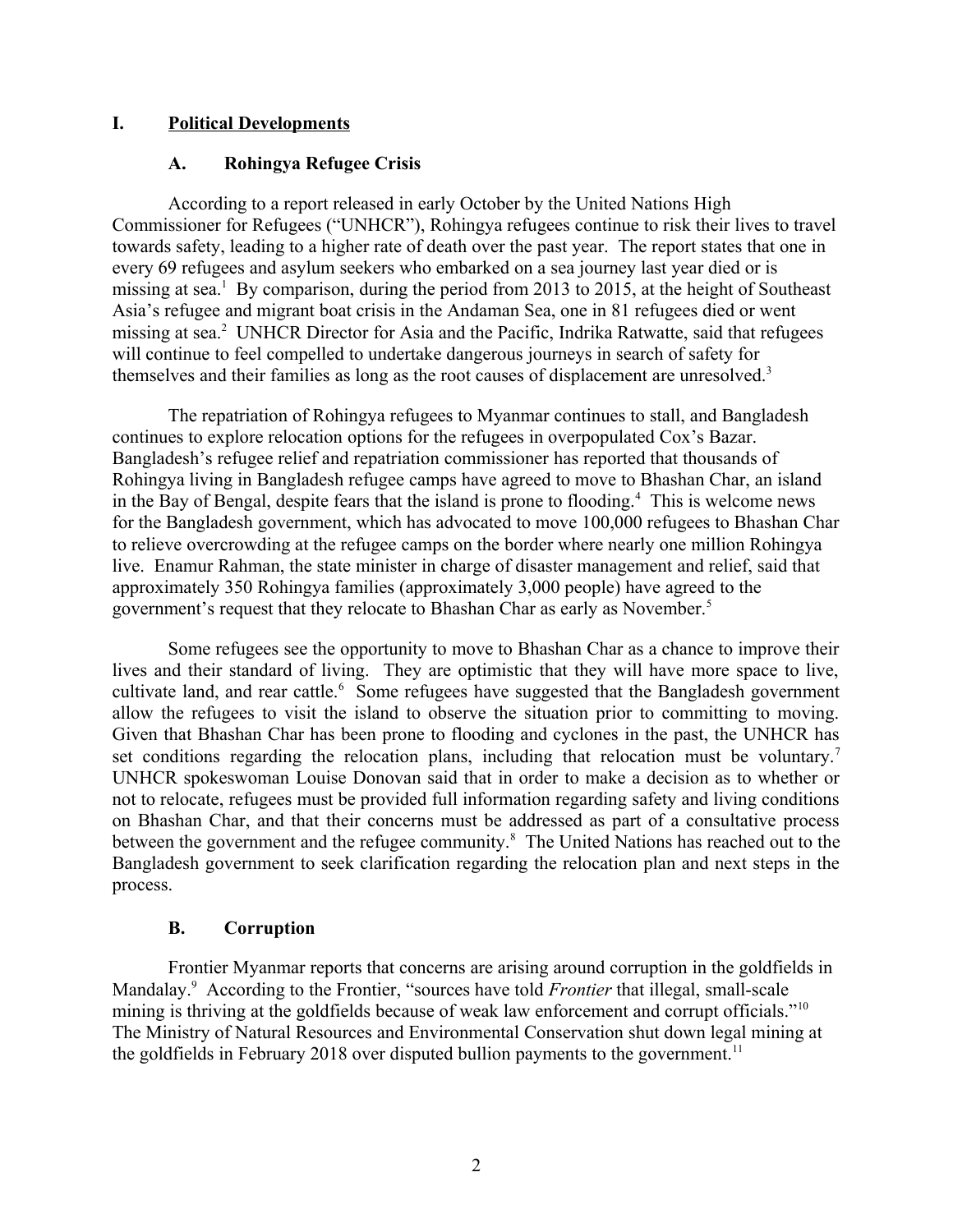Police in Maha Aung Myay Township in Mandalay are investigating the distribution of anti-government pamphlets.<sup>12</sup> The pamphlets, among other statements, argued that the government is corrupt.<sup>13</sup>

A Chinese construction company with a history of alleged involvement in bribery and corruption has been contracted to build an extension to a hotel in Yangon.<sup>14</sup> The company— China Communications Construction Company—is also involved in building New Yangon  $City.<sup>15</sup>$ 

#### <span id="page-2-0"></span>**C. International Community / Sanctions**

Gambia will file a case against Myanmar with the International Court of Justice ("ICJ") to face charges of genocide against its Rohingya minority.<sup>16</sup> At the 74<sup>th</sup> Session of the General Assembly of the UN, Gambia Vice President Isatou Touray stated, "The Gambia is ready to lead the concerted efforts for taking the Rohingya issue to the International Court of Justice on behalf of the Organisation of Islamic Cooperation and we are calling on all stakeholders to support this process."<sup>17</sup> Gambia's Attorney General and Minister for Justice Abubcarr Marie Tambadou instructed lawyers to file the case at the ICJ and said, "I could smell the stench of genocide from miles away when I visited the Rohingya refugee camp in Cox's Bazar. It was all too familiar for me, after a decade of interacting with the victims of the Rwandan mass rapes, killings and genocide."<sup>18</sup>

On October 24, Amnesty International called upon the UN Security Council to refer the situation in Myanmar to the International Criminal Court ("ICC"). In a report, the organization said, "Given the renewed military operations in northern Shan State, and reports of further violations against civilians, the Security Council should act not only to ensure accountability for past crimes, but to try to prevent further abuse as [is] consistent with its mandate."<sup>19</sup> The report says that both the Tatmadaw and ethnic armed groups have committed violations of international humanitarian law and human rights abuses.<sup>20</sup> Yanghee Lee, the Special Rappoteur on the situation of human rights in Myanmar, also called for the UN Security Council to refer the situation to the ICC.<sup>21</sup> Additionally, Yanghee Lee called for sanctions against Myanmar military-run companies and commanders responsible for serious violations.<sup>22</sup>

The prime ministers of India and Bangladesh agreed during a state visit that greater efforts to facilitate the safe return of Rohingya refugees are required, including efforts to improve security and socio-economic conditions in Rakhine.<sup>23</sup> Additionally, India Prime Minister Narendra Modi stated that India will provide additional humanitarian aid to help refugees living in camps in Bangladesh.<sup>24</sup>

China, Myanmar and Bangladesh have agreed to set up a team to work on the repatriation of refugees from northern Rakhine State.<sup>25</sup> The three countries have agreed to take steps to ensure the stability and development of areas along the border between Myanmar and Bangladesh and to create more jobs and improve the lives of people in the area, especially the returnees.<sup>26</sup>

On September 24, the U.S. House of Representatives passed the BURMA Act, which would hold senior Myanmar military leaders accountable for crimes against the Rohingya and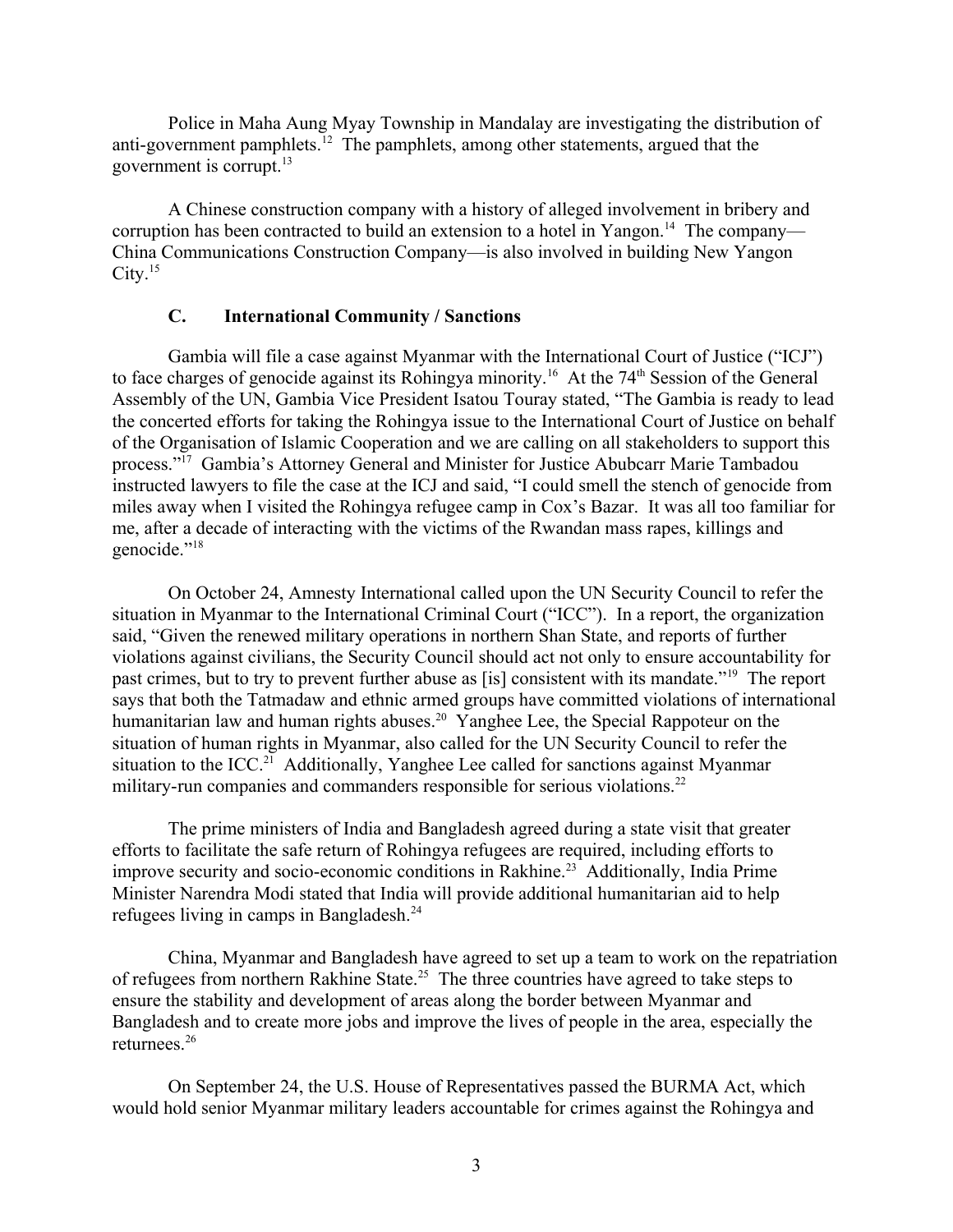other ethnic minorities in Kachin, Rakhine, and Shan States.<sup>27</sup> The BURMA Act would require President Trump to provide humanitarian assistance to people affected by Myanmar military crimes and to pursue justice against the responsible Myanmar leaders.<sup>28</sup> The bill would need to be passed by the U.S. Senate and signed by President Trump to become law.

Also on September 24, the U.S. announced that it would provide an additional \$127 million in assistance to Rohingya in Bangladesh and those remaining in Myanmar, as well as the local Bangladeshi communities near the refugee camps in the Cox's Bazar district.<sup>29</sup> Mark Green, administrator of the U.S. Agency for International Development, issued a strong warning to Myanmar about the lack of progress over how it treats the Rohingya and other ethnic minority groups.<sup>30</sup> Green said, "I don't know that I have seen a greater level of despair than in the eyes of Rohingya – young parents, near Sittwe in Burma, those who were left behind."<sup>31</sup>

The European Union has provided  $\epsilon$ 5 million to fund a three-year extension of the Women and Girls First Programme in Myanmar. The program is being implemented by the UN Population Fund in cooperation with the Myanmar government and local and international nongovernmental and civil society organizations.<sup>32</sup> When discussing the extension, EU Ambassador Kristian Schmidt expressed concern about the continued delay in the enactment of the Protection and Prevention of Violence against Women Bill, which the government has been working on since 2013.<sup>33</sup>

Myanmar rejects the decision by the ICC to exercise jurisdiction over the displacement of people from northern Rakhine State, a position vocalized by Nyan Lin Aung, alternate representative of Myanmar, at the UN General Assembly.<sup>34</sup> Nyan Lin Aung reiterated that Myanmar is not party to the Rome Statute and "therefore, [the ICC] has no jurisdiction over Myanmar." He then assured the UN that the Myanmar government will hold accountable those who committed human rights violations against the Rohingya.<sup>35</sup> He also stated that Myanmar opposed the formation of the UN Fact Finding Mission due to deep concerns about its composition and mandate and called reports by the mission biased and inaccurate.<sup>36</sup> Myanmar also reiterated that it rejects the establishment of an Independent Investigative Mechanism for Myanmar ("IIMM") by the UN. A senior Myanmar official, Kyaw Tint Swe, told the UN General Assembly that a recent report from IIMM was "inaccurate, distorted and lacked professional objectivity."<sup>37</sup> He also asked the UN to question those who accuse the government and Tatmadaw of systemic human rights violations against the Rohingya in northern Rakhine State, saying that some groups had seized on the human rights issue for "political purposes."<sup>38</sup>

## **II. Civil and Political Rights**

## <span id="page-3-1"></span><span id="page-3-0"></span>**A. Freedom of Speech, Assembly and Association**

Three Karen activists charged with violating the Peaceful Assembly and Peaceful Procession Law were found guilty by Kyauktada Township's Court and sentenced to 15 days in prison.<sup>39</sup> Naw Ohn Hla, Saw Albert Cho and Sa Thein Zaw Min had been marching—alongside more than 100 others—in memory of Karen revolutionary leader Saw Ba U Gyi, who was murdered 69 years ago.<sup>40</sup> The activists violated the Peaceful Assembly and Peaceful Procession Law by referring to Saw Ba U Gyi as a "martyr" during their march despite a prohibition on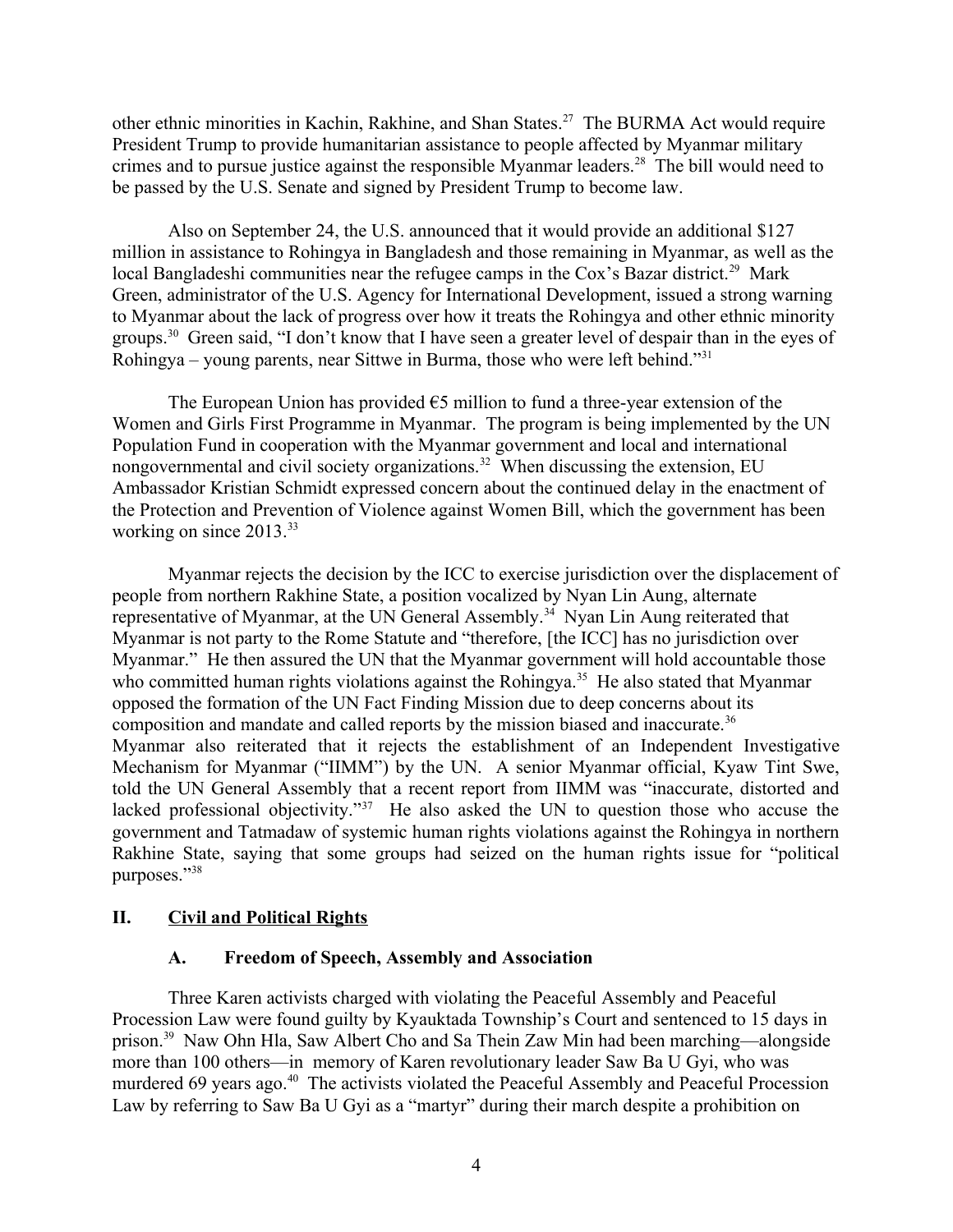using the word. The activists were released immediately post-sentencing, since they had already served 22 days in confinement. Nonetheless, the sentence resulted in protests outside the city hall, with protestors singing songs and delivering speeches.<sup>41</sup> Several of the protesters have since been charged with violating the Peaceful Assembly and Peaceful Procession Law.<sup>42</sup> After their release, the activists noted that they will appeal the sentence.<sup>43</sup>

The Chinese government froze a number social media accounts associated with individuals living in Northern Myanmar.<sup>44</sup> Programs such as QQ, WeChat and Alipay have been affected. An affiliate of China's Ministry of Public Security published a notice attributing the shutdowns to "rampant" telecom fraud originating from northern Myanmar, saying the alleged fraud "seriously violated the people's property security."<sup>45</sup> It remains unclear how many social media accounts have been impacted or how long the restrictions will last.

Recent reports from Rakhine State indicate that local internet shutdowns continue to persist in at least a handful of townships.<sup>46</sup> The government-sanctioned shutdowns began in late June, allegedly to address "security concerns" after clashes between the Tatmadaw and the Arakan Army ("AA").<sup>47</sup> Although service has since resumed in some townships, internet remains cut off in the Ponnagyun, Kyauktaw, Mrauk-U and Minbya townships.<sup>48</sup> There is widespread concern that the shutdown will further endanger the region's marginalized population, preventing access to means of communication and alert systems.

Five members of the Daungdohmyoset Thangyat Troupe—a performance group—were sentenced to one year in prison with labor by local authorities in Yangon after criticizing the military in a satirical performance.<sup>49</sup> The group was charged in April under Section 505(a) of the penal code. The Mayangone Township Court found that their satirical performances were intended to cause military officers to disregard their duties and a potential mutiny.<sup>50</sup> Reports indicate that the theater group faces charges in a number of other townships outside of Yangon for similarly satirical performances.<sup>51</sup> Joanne Mariner—the research director for Amnesty International in Southeast Asia—has called for Myanmar authorities to vacate the convictions and set aside all further charges against the theater group.<sup>52</sup>

Yanghee Lee—a UN human rights expert on Myanmar—has advocated for sanctions against military commanders and military-sponsored companies responsible for retaliation against protesters, activists and journalists reporting on the conflict in Rakhine State.<sup>53</sup> Since April, the UN reports that it has observed a "sharp rise" in the number of such cases, noting that the trend is particularly alarming with general elections approaching next vear.<sup>54</sup> Lee reports, "An end to impunity in Myanmar remains a lofty, far-off goal… However, the international community must maintain its resolve and do more if that goal is to become within reach."<sup>55</sup>

## <span id="page-4-0"></span>**B. Freedom of the Press and Censorship**

A hotelier is suing a journalist from The Irrawaddy over his coverage of a Rakhine State resort development deal gone sour, which involved a German-registered company. The suit was filed under Article 66d of the Telecommunications Law. The hotelier told a Yangon court on October 30 that she now also wants to sue the outlet's editors as well.<sup>56</sup> "We see the request as a threat to the media's right to freedom of expression," said Ye Ni, editor of the outlet's Myanmar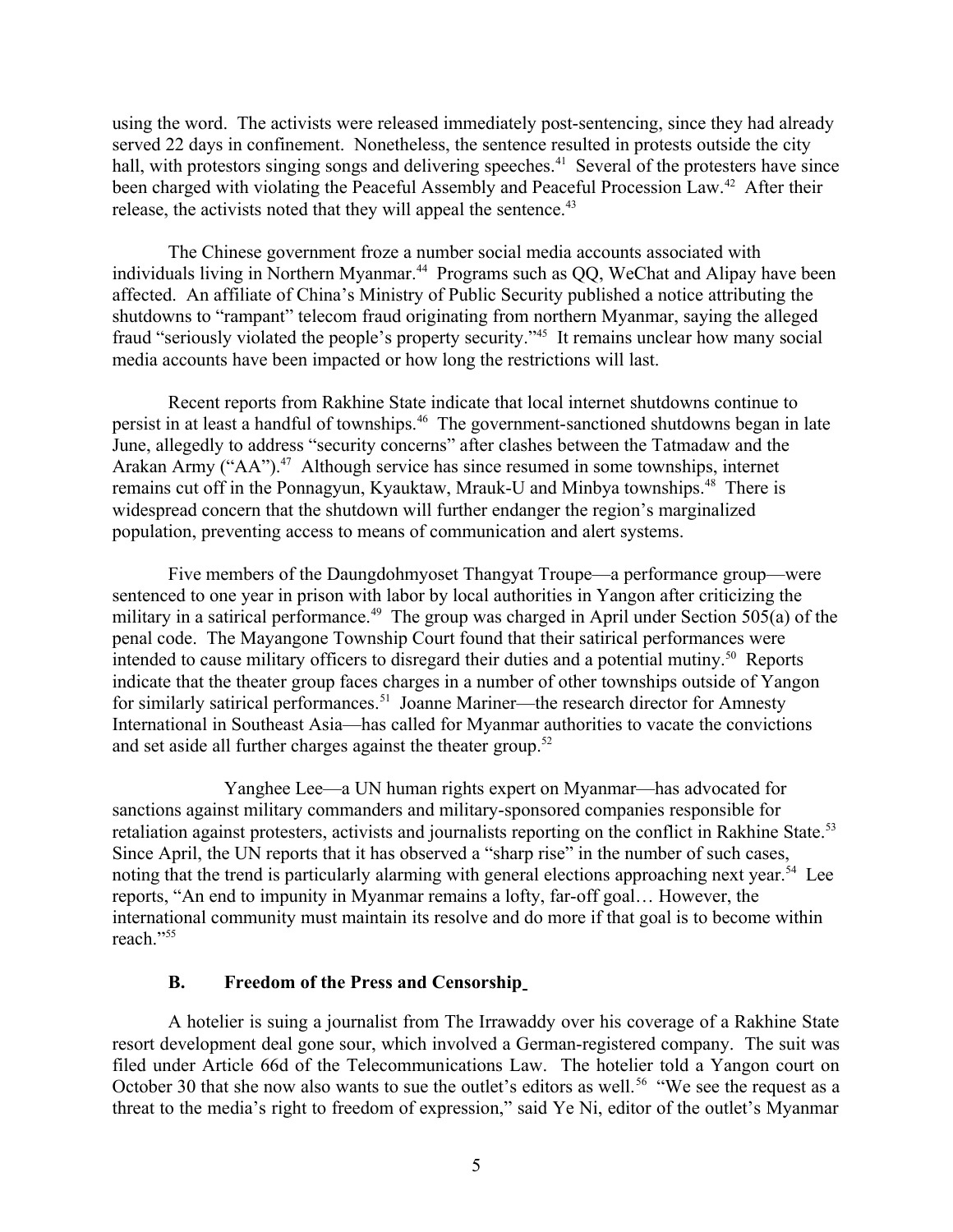edition. "We will legally defend our rights granted by the constitution and the media law." The defense lawyer for the case said he was confident the journalist would win his case, saying, "Everything in Moe Myint's reports was factual." Rights groups have repeatedly called on the government to revoke article 66d, which is frequently used against media, activists and artists who fall foul of powerful interests. Two hundred cases had been filed under the law between November 2015 and July 2019, according to #SayNoto66d, a group that tracks cases and advocates for the law's repeal.

## **III. Economic Development**

## <span id="page-5-1"></span><span id="page-5-0"></span>**A. Economic Development—Legal Framework, Foreign Investment**

Myanmar moved up six places on the World Bank's 2020 Ease of Doing Business ranking in the bank's latest report, now occupying the  $165<sup>th</sup>$  place, largely due to several reforms that have created a friendlier environment for starting a business and greater protections for minority investors.<sup>57</sup> The World Bank's report noted that Myanmar has introduced substantial improvements in five areas of doing business, including starting a business, dealing with construction permits, registering property, protecting minority investors and enforcing contracts. At the Myanmar Investment Conference in Tokyo, State Counselor Aung San Suu Kyi said the Myanmar government has aimed to be both strategic and aggressive in liberalizing various key economic sectors, specifically noting the recent insurance sector reform to allow 100% foreignowned life insurance companies to operate in Myanmar. She further stated that the government is planning to introduce a new Land and Property Bank that aims to expedite processes that involve the lease of state-owned land and properties through centralized electronic means. So far in this fiscal year, government-approved foreign direct investment totals \$4.1 billion, which is nearly a 70% increase from the same period last year, although still short of the country's \$5.8 billion annual target.

Although Myanmar did not meet its foreign investment target in the 2018-19 fiscal year, the country may achieve its target for the current fiscal year thanks to infrastructure projects, according to Aung Naing Oo, Permanent Secretary of the Ministry of Investment and Foreign Economic Relations.<sup>58</sup> He also said there is a possibility that Myanmar could see additional investment from foreign companies after they monitor the condition of the new government regime following Myanmar's 2020 general election. He further speculated that such an inflow of investment from foreign companies into the infrastructure, oil and gas, and telecom sectors in particular would allow Myanmar to meet its investment target.

Myanmar's economy is expected to expand 6.4% in the current fiscal year and 6.8% in the following year, according to a report on the economy of Southeast Asia released by the Institute of Chartered Accountants in England and Wales.<sup>59</sup> The report states that the outlook for the economy of Myanmar looks positive as the country's markets open up to foreign investment. The infrastructure, manufacturing and wholesale and retail services sectors are expected to be the greatest beneficiaries. According to the Myanmar Investment Commission, foreign direct investment inflows rose sharply with a majority of the investment channeled into transportation, communications and manufacturing.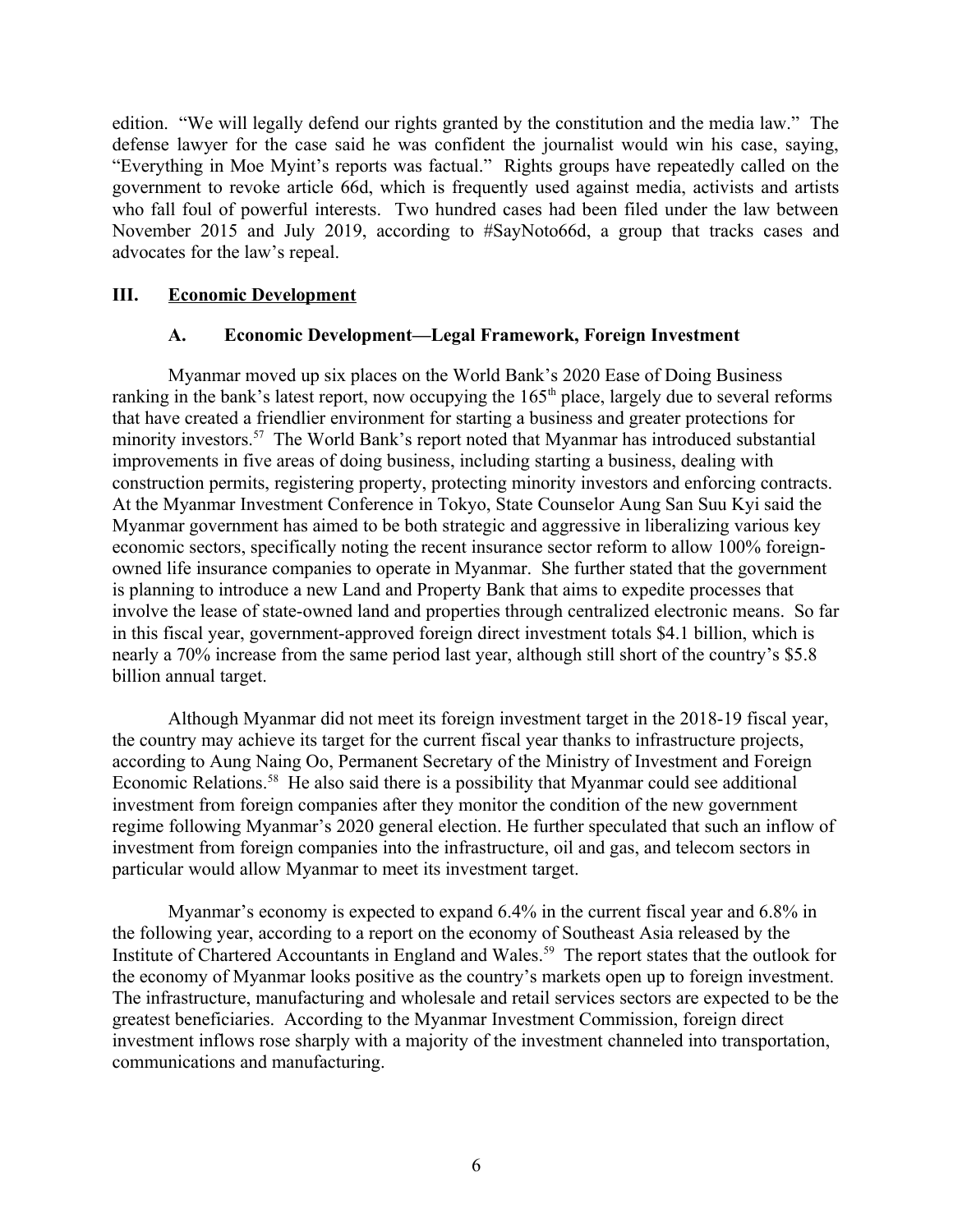A controversial new tax amnesty aims to mobilize funds hidden in the vast, informal economy of Myanmar, which in turn would ideally encourage new investment and business activity in the economy.<sup>60</sup> The recently approved Union Tax Law contains a scheme that reduces tax rates for undeclared income, lowering the prevailing tax rates that ranged from 15-30% to as low as 3%. Such undeclared income must be invested in capital assets or businesses in order to qualify for the tax amnesty. The government hopes that the new tax scheme will encourage individuals to move assets from the vast underground economy to the mainstream economy, in particular to give the nation an economic boost before the November 2020 elections. The new tax scheme will only apply to income from legitimate trades, such as undeclared property rental, and not to proceeds from illegal activities, such as drug trafficking, though it is not yet clear how this will be enforced. Critics accuse the new scheme of rewarding tax evaders. However, the business community generally supports the move in the hopes that it will release streams of liquidity into the stalling real estate, motor vehicle and financial asset markets.

Myanmar is expected to call the next bidding round under the Exploration, Prospecting, Development and Production of Petroleum Bill, more commonly known as the draft oil and gas law, in January 2020 after new terms are approved according to Zaw Aung, a retired director general at the Oil and Gas Planning Department.<sup>61</sup> Among the new terms, which have now been published for public consultation, is an adjustment to the terms of Myanmar's production sharing contracts. The adjustment is a key factor in making investments in the country's oil and gas sector more attractive. However, the law still has not clarified the relationship between the stateowned Myanmar Oil and Gas Enterprise, the Petroleum Activities Supervision Central Committee, and the ministry and their respective authorities, and it is also unclear how the bill will interact with the 2012 Environmental Conservation Law and other existing regulations. Investors and industry experts are skeptical that any proposed changes to the law will be approved before the end of the year.

Foreigners living in Myanmar will be allowed to buy and sell on the Yangon Stock Exchange in the first phase of a process designed to open the exchange up to the international market according to the Securities and Exchange Commission of Myanmar.<sup>62</sup> As an initial step, only foreigners living in Myanmar will be allowed to participate.

## <span id="page-6-0"></span>**B. Economic Development—Infrastructure, Major Projects**

On October 8, the Yangon regional government began providing substitute land to original landowners as compensation for land acquired for the New Yangon City Project. The resettlement procedure, which will take place over the course of a few months, is the first phase of the New Yangon City Project. According to the agreement, landowners will retain 80% of the original land located within the project area with the remaining 20% to be compensated with land in Kyeemyindaing township. The lot drawing for the compensation land in Kyeemyindaing township began in early September and temporary land transfer orders and land permits were issued on October 8.<sup>63</sup>

There are now 2,576 private fuel filling stations across Myanmar, with up to 1,683 in Mandalay, Bago, Sagaing, Ayeyawady, Yangon and Magway regions. In the first eleven months of the current fiscal year, Myanmar imported over 4.9 million tons of fuel worth over \$2.9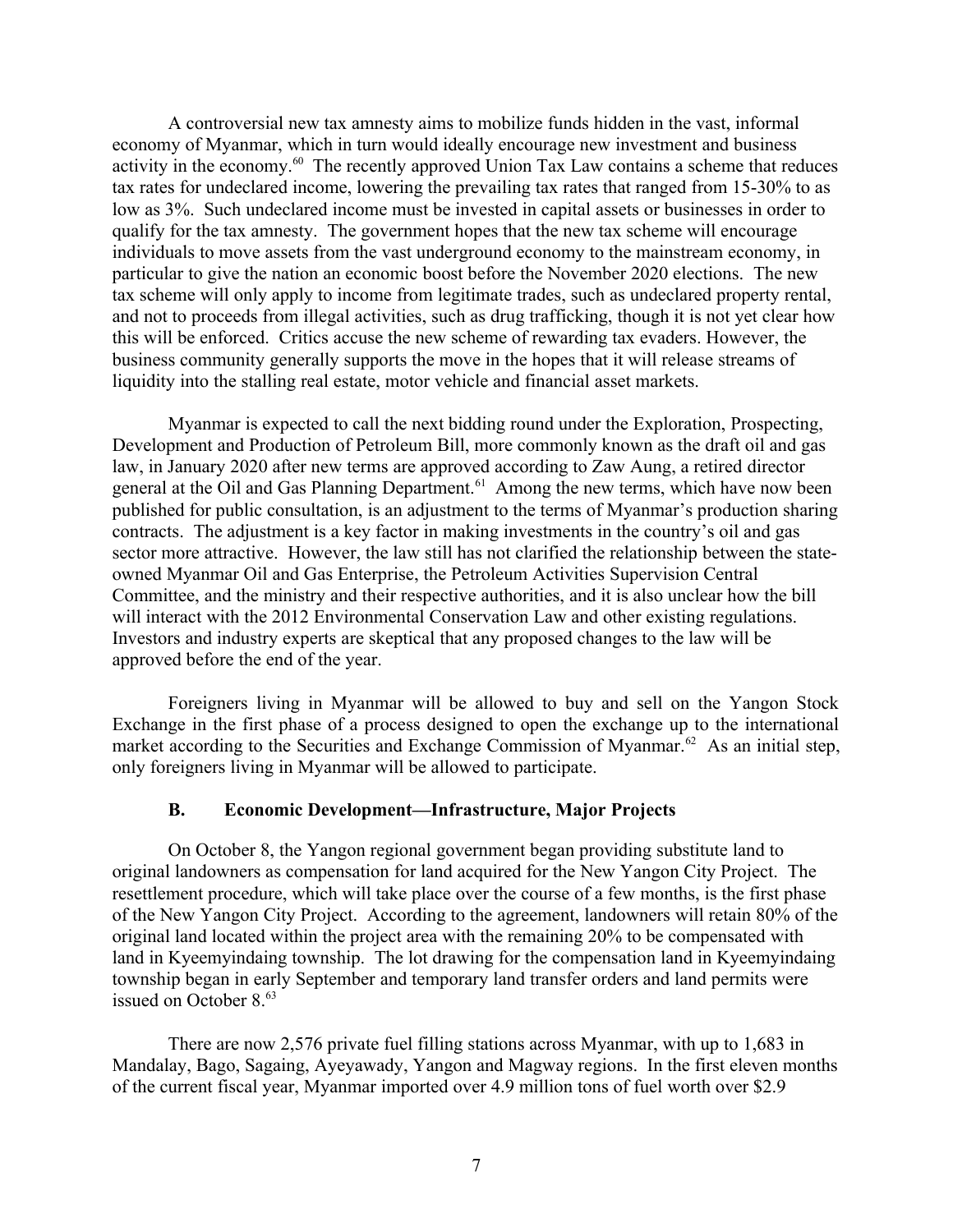billion, falling by over 480,000 tons worth over \$380 million compared to the same period of the last fiscal year.<sup>64</sup>

On October 11, the Hong Kong-listed VPower Group announced that its consortium with Myanmar's Zeya & Associates had been provisionally awarded four of the five emergency power projects tendered by the energy ministry in June. These awards include three projects that would use imported liquefied natural gas in Rakhine's Kyaukphyu township and Yangon's Thanlyin and Thaketa townships, totaling 900 megawatts. It also secured a 20MW project that would use gas supplied by the government in Kyun Chaung. All of the projects are expected to commence commercial operation in the first half of 2020. However, industry experts are skeptical as to whether VPower can meet the aggressive timeline of execution and delivery within seven months while remaining profitable.<sup>65</sup>

On October 17, Toe Aung, the regional Directorate of Water Resources and Improvement of River Systems, announced plans to spend K5.3 billion in 2020 to fortify river banks in an effort to prevent riverbank erosion. The preventative measures will be carried out in 20 villages along the Ayeyarwady River, Panlaung River, Chaung Ma Gyi Creek and Dokhtowady River, which flow across eight townships in the region. Surveys are currently being conducted, with the invitation of tenders to begin in December once the department has carefully verified the designs and calculated the costs. Preparation for work will be completed between January and April 2020.<sup>66</sup>

Myanmar-focused Yoma Strategic Holdings, which is listed on the Singapore stock exchange, and AC Energy, the energy arm of Ayala Corporation of the Philippines, have announced plans to form a 50:50 joint venture to boost access to electricity. The joint venture will invest \$30 million to develop about 200 megawatts of renewable energy projects in Myanmar, including participation in large utility-scale projects. To date, only 40% of Myanmar's rural population has access to grid power.<sup>67</sup>

#### <span id="page-7-0"></span>**C. Land Seizure**

Buyers of land sold by the Yangon regional government have to pay infrastructure fees, according to the Yangon City Development Committee ("YCDC"), because the land lacks electricity and water supplies.<sup>68</sup> The regional government has announced that about 530 plots owned by the government will be sold to the public for the purpose of developing business investment and public housing. Than, joint secretary of the YCDC, said more than 9,000 acres (3,640 hectares) of farmland in Yangon Region would also be sold for urban development, as the current landowners had not created the agricultural land the government had planned. Business and industrial zones would be created on 80% of the farmland taken from existing landowners according to Than. On October 7, the regional government started selling application forms for those looking to buy land. The process closes on November 8. Currently, more than 7,700 application forms have been issued, Than said. Than said the proceeds would partly compensate farmers whose land was taken for urban projects. There have been more than 3,000 complaints received by the Yangon committee on confiscated farmlands over confiscated farmland and other property. Compensation of 6.9 billion kyat was awarded to the farmers. For the 2019-20 fiscal year, the regional government said it had set aside compensation of 31 billion kyat for the original landowners.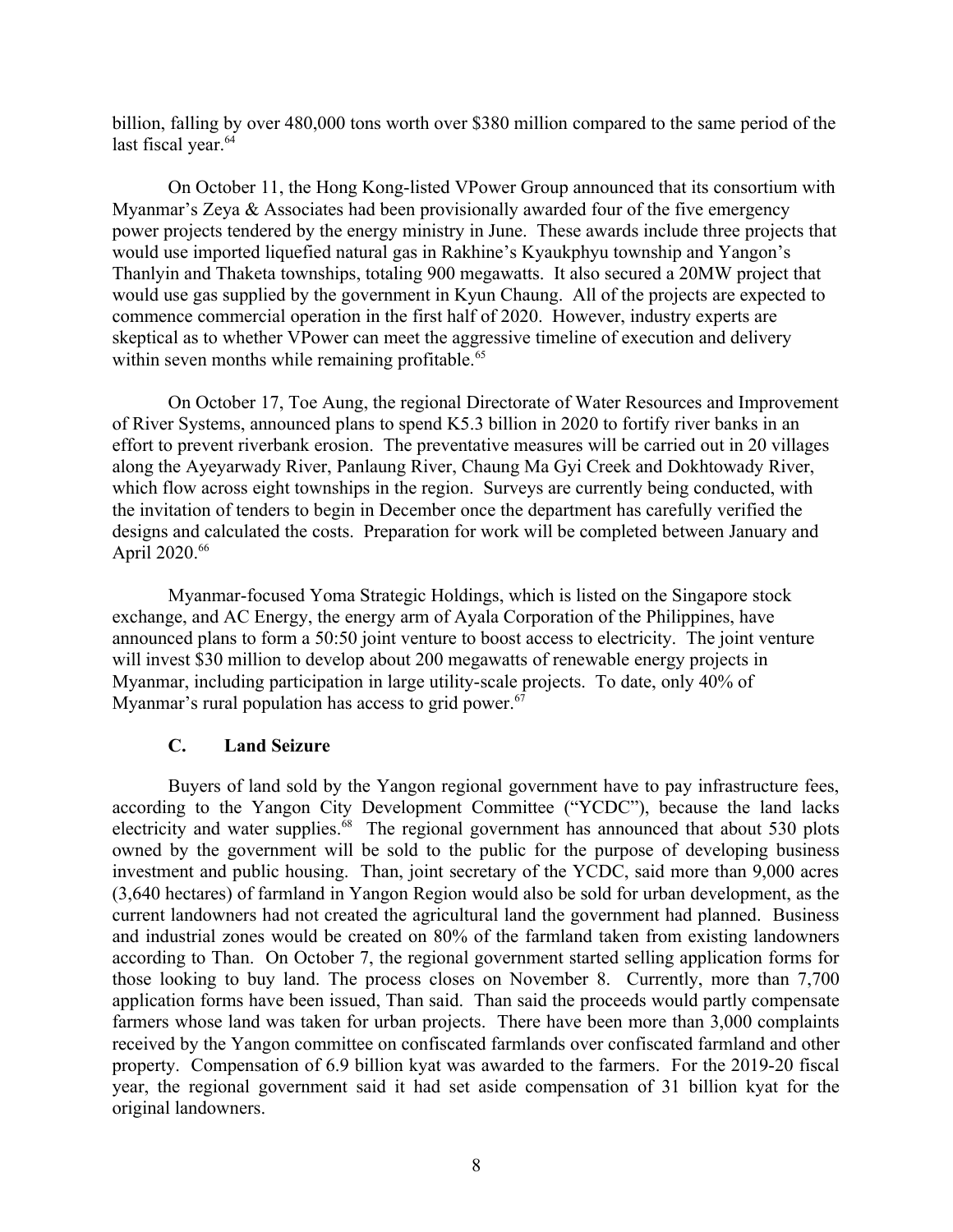#### **IV. Peace Talks and Ethnic Violence**

#### <span id="page-8-1"></span><span id="page-8-0"></span>**A. Ethnic Violence**

Three Myanmar government soldiers were killed and at least seven civilians and three other troops were injured in October during an ambush on a military convoy in war-torn northern Shan State.<sup>69</sup> The Ta'ang National Liberation Army ("TNLA"), an ethnic Palaung armed group, attacked Myanmar soldiers at a market in Hsenwi, also known as Hsenni, township in Lashio district.<sup>70</sup> Myanmar military spokesman Brigadier General Zaw Min Tun confirmed the attack and casualties among soldiers, but did not provide a specific number of casualties.<sup>71</sup> The TNLA announced that its troops clashed with the government military convoy.<sup>72</sup>

In Chin State, where fighting in neighboring Rakhine State has spilled over into remote Paletwa township, a pregnant woman and four other ethnic Chin residents have been missing since September according to a local rights organization, the Chin Human Rights Organization ("CHRO").<sup>73</sup> On September 14, Maung Hla Khine, Maung Maung Shay, and Maung Saw from Wun Chaung Wa village, one of the communities near Ka Maung Wa, vanished as they returned by boat from Mrauk-U after buying some rice, the CHRO said. <sup>74</sup> In early October, the pregnant woman disappeared as she searched for her missing husband, said CHRO information officer Salai Taya.<sup>75</sup> Villagers do not know the reason behind the disappearance, but fear their fellow residents have been detained by the AA or by the Tatmadaw because the two sides are stationed just four miles apart from each other, according to the CHRO.<sup>76</sup>

The Tatmadaw clashed with the TNLA in Kutkai, northern Shan State on October 16, according to the Tatmadaw, which said no casualties were reported.<sup>77</sup> However, the information department of the TNLA issued an announcement on the same day, saying both sides suffered casualties.<sup>78</sup> The TNLA said government forces launched an offensive between Marnset and Naung Pike villages in Kutkai, northern Shan State.<sup>79</sup>

In the second week of October, the Tatmadaw and the Kachin Independence Army engaged in their first battle in Kachin State this year in Mohnyin Township.<sup>80</sup> Fighting between the groups in Kachin State had paused since the Tatmadaw's declaration of a unilateral ceasefire in late 2018, which expired in September.<sup>81</sup>

Three monks were injured when the motorcycle they were riding is believed to have hit a landmine in Namhsan Township in Palaung Self-Administrated Zone in northern Shan State.<sup>82</sup> They were injured in a remote area and medics from the TNLA provided them with first aid treatment.<sup>83</sup> The incident was the tenth mine explosion following the eruption of fresh clashes between government forces and the TNLA on August 15, which injured scores of civilians. <sup>84</sup> A week prior, seven civilians were injured when TNLA troops attacked a Tatmadaw convoy in Theinni township, in the latest fighting between the two sides. $85$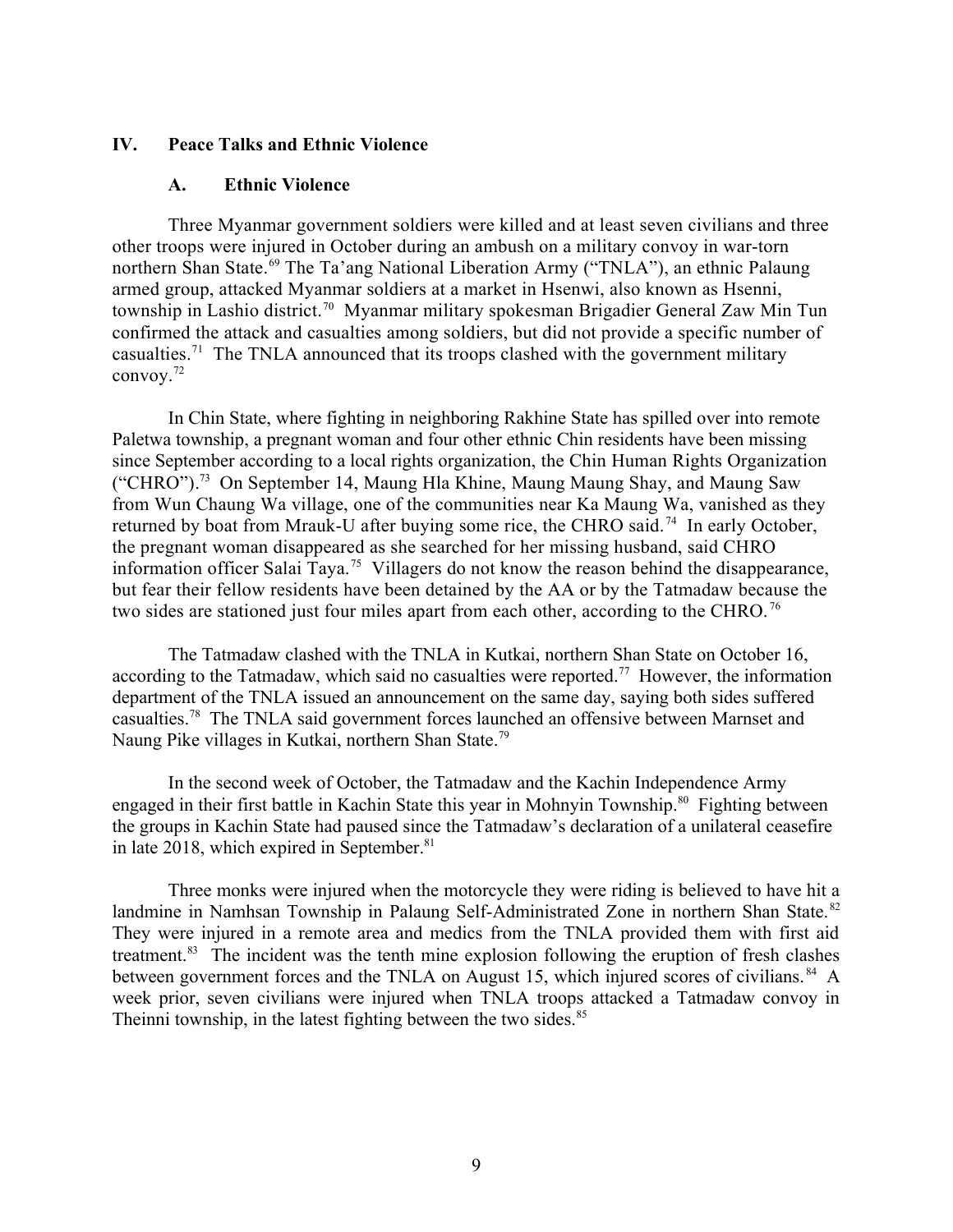#### <span id="page-9-0"></span>**B. Peace Talks**

On October 14, the Myanmar government's Peace Commission met with a delegation from the Kachin Independence Organization ("KIO"), led by its chairman General N'Ban La, in Thailand.<sup>86</sup> "The discussion was focused on signing a truce and the Nationwide Ceasefire Agreement," according a source with the KIO. Other topics, including internally displaced persons, were also discussed.<sup>87</sup>

On October 20, the Mon National Liberation Army ("MNLA") and the Karen National Liberation Army ("KNLA") announced that they had reached agreement on at least three points: (i) leaders from both sides would order their forces to stop fighting; (ii) if fighting broke out again, both sides would hold peace talks to find a solution; and (iii) the two sides would work to build trust so that local residents who have fled the recent fighting could return to their villages.<sup>88</sup> However, on the same day, an MNLA soldier was killed during a clash with the KNLA. <sup>89</sup>

On the fourth anniversary of the signing of the Nationwide Ceasefire Agreement ("NCA") on October 25, and following attacks by ethnic armed groups in a few townships in Mandalay Region and Shan State, Myanmar military chief Senior General Min Aung Hlaing questioned if ethnic groups have the right to commit "terrorist attacks."<sup>90</sup> State Counsellor Aung San Suu Kyi and the leaders of the 10 ethnic armed groups also attended the fourth anniversary event.<sup>91</sup> Aung San Suu Kyi noted that as the peace process progresses, "the resoluteness, patience and willingness can weaken over time, so it's necessary to continue with each other's help." $92$ 

On October 28, the chairman of the Karen National Union met with Aung San Suu Kyi, who is the chairperson of the National Reconciliation and Peace Centre ("NRPC").<sup>93</sup> According to a statement released by the State Counselor's Office, Aung San Suu Kyi and KNU leaders "exchanged views on the ways to overcome challenges in the peace making process, making agreements on the frameworks for implementing the NCA, plans for the peace process beyond the 2020 elections, holding a Joint Implementation Coordination Meeting, the absence of the Restoration Council of Shan State from the fourth anniversary of the NCA, and plans for lasting peace and national reconciliation."<sup>94</sup>

On October 29, the Brotherhood Alliance comprising the AA, TNLA and Myanmar National Democratic Alliance Army issued a statement asking the Tatmadaw to end its military offensives in the ethnic armed organizations' areas and to hold genuine peace talks to build trust.<sup>95</sup> The Tatmadaw responded that it was the Brotherhood Alliance who ignored the ceasefire and warned that civilians should stay in safe locations if fighting resumed.<sup>96</sup>

After the failure to reach an agreement between the parties at the last round of peace talks in Keng Tung in September, the NRPC and the Northern Alliance decided to meet again in October. However, the talks have been delayed by the NRPC due to scheduling conflicts.  $\frac{97}{97}$  The Northern Alliance has subsequently requested to meet in early November, Brigadier General Tar Phone Kyaw said, adding that the meeting should be held as soon possible. <sup>98</sup>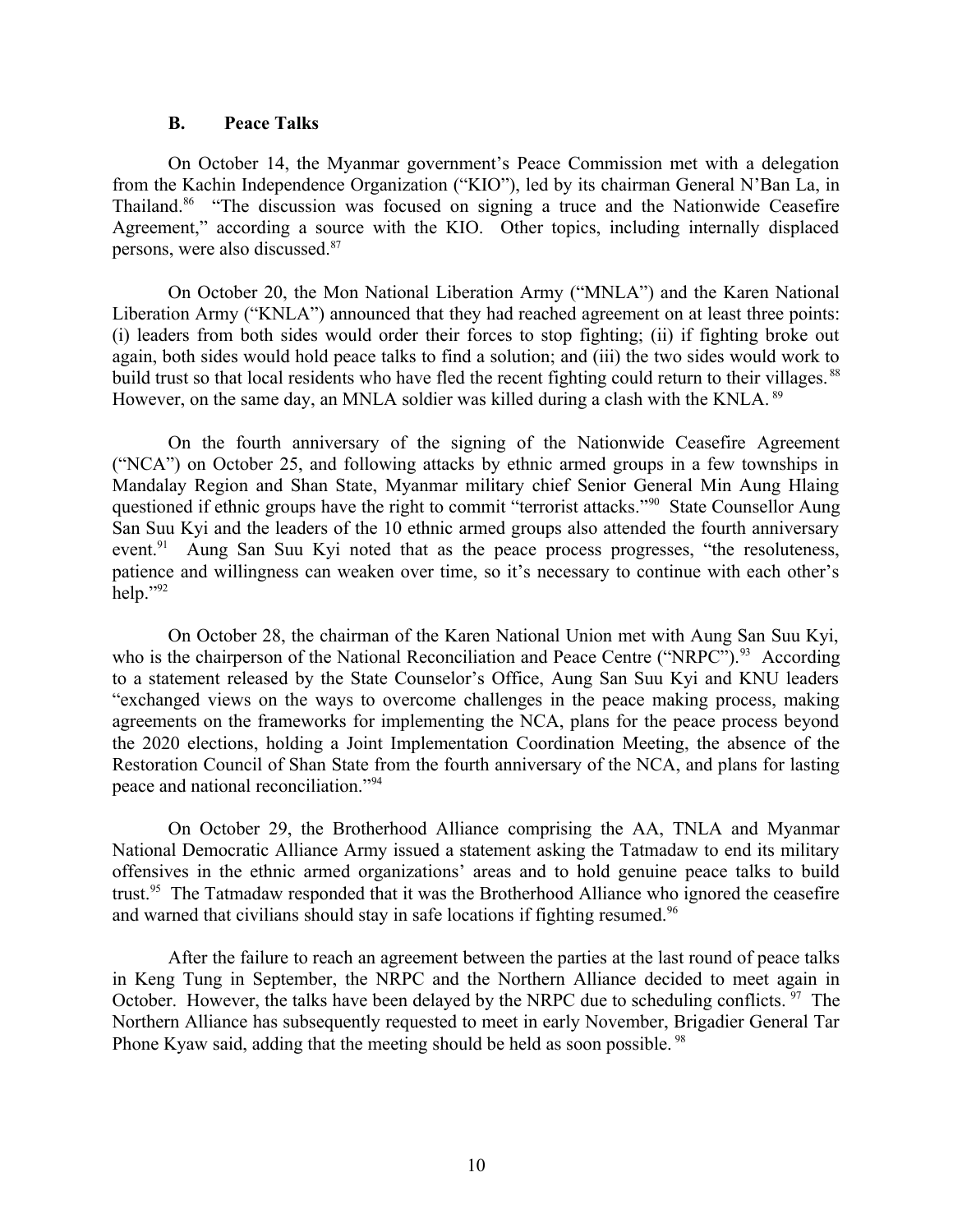<sup>1</sup> Al Jazeera: [https://www.aljazeera.com/news/2019/10/rohingya-refugees-continue-risk-lives-seek-safety-unhcr-](https://www.aljazeera.com/news/2019/10/rohingya-refugees-continue-risk-lives-seek-safety-unhcr-191001075311416.html)[191001075311416.html.](https://www.aljazeera.com/news/2019/10/rohingya-refugees-continue-risk-lives-seek-safety-unhcr-191001075311416.html)

2 *Id.*

3 *Id.*

4 Al Jazeera: [https://www.aljazeera.com/news/2019/10/bangladesh-thousands-rohingya-agree-relocation-island-](https://www.aljazeera.com/news/2019/10/bangladesh-thousands-rohingya-agree-relocation-island-191020074723514.html)

[191020074723514.html.](https://www.aljazeera.com/news/2019/10/bangladesh-thousands-rohingya-agree-relocation-island-191020074723514.html)

<sup>5</sup> Radio Free Asia:<https://www.rfa.org/english/news/myanmar/bangladesh-rohingya-10212019172102.html>.

6 *Id.*

7 *Id.* 8

*Id.*

<sup>9</sup> Frontier Myanmar, September 27, 2019:<https://frontiermyanmar.net/en/mandalay-region-goldfields-tainted-by-whiff-of-corruption>. <sup>10</sup> *Id.*

<sup>11</sup> *Id.*

<sup>12</sup> The Irrawaddy, October 8, 2019: [https://www.irrawaddy.com/news/burma/nationalist-group-distributes-pamphlets-attacking](https://www.irrawaddy.com/news/burma/nationalist-group-distributes-pamphlets-attacking-myanmar-govt-mandalay.html)[myanmar-govt-mandalay.html](https://www.irrawaddy.com/news/burma/nationalist-group-distributes-pamphlets-attacking-myanmar-govt-mandalay.html).

 $\overline{\big)}$ <sup>13</sup> *Id.* 

<sup>14</sup> The Irrawaddy, October 25, 2019: [https://www.irrawaddy.com/news/burma/internationally-scandal-tainted-chinese-company](https://www.irrawaddy.com/news/burma/internationally-scandal-tainted-chinese-company-working-second-yangon-project.htm)[working-second-yangon-project.htm](https://www.irrawaddy.com/news/burma/internationally-scandal-tainted-chinese-company-working-second-yangon-project.htm)l.

 $^{15}$  *Id.* 

<sup>16</sup> The Daily Star, October 20, 2019: [https://www.thedailystar.net/rohingya-crisis/news/genocide-gambia-file-case-against-myanmar-](https://www.thedailystar.net/rohingya-crisis/news/genocide-gambia-file-case-against-myanmar-icj-1816342) $\frac{1}{17}$   $\frac{1816342}{17}$ 

17 The Conversation, October 15, 2019: [http://theconversation.com/myanmar-might-finally-be-held-accountable-for-genocide-but](http://theconversation.com/myanmar-might-finally-be-held-accountable-for-genocide-but-the-court-case-must-recognise-sexual-violence-124693)[the-court-case-must-recognise-sexual-violence-124693](http://theconversation.com/myanmar-might-finally-be-held-accountable-for-genocide-but-the-court-case-must-recognise-sexual-violence-124693).

<sup>18</sup> The Daily Star, October 20, 2019: [https://www.thedailystar.net/rohingya-crisis/news/genocide-gambia-file-case-against-myanmar](https://www.thedailystar.net/rohingya-crisis/news/genocide-gambia-file-case-against-myanmar-icj-1816342)[icj-1816342](https://www.thedailystar.net/rohingya-crisis/news/genocide-gambia-file-case-against-myanmar-icj-1816342).

<sup>19</sup> Frontier Myanmar, October 24, 2019: [https://www.frontiermyanmar.net/en/amnesty-issues-icc-plea-over-rights-violations-in](https://www.frontiermyanmar.net/en/amnesty-issues-icc-plea-over-rights-violations-in-northern-shan-report)[northern-shan-report](https://www.frontiermyanmar.net/en/amnesty-issues-icc-plea-over-rights-violations-in-northern-shan-report).

<sup>20</sup> *Id.*

<sup>21</sup> Relief Web, October 25, 2019: [https://reliefweb.int/report/myanmar/myanmar-un-human-rights-expert-calls-targeted-sanctions.](https://reliefweb.int/report/myanmar/myanmar-un-human-rights-expert-calls-targeted-sanctions) <sup>22</sup> *Id.*

<sup>23</sup> Myanmar Times, October 7, 2019: [https://www.mmtimes.com/news/india-bangladesh-call-safe-return-rakhine-refugees.html.](https://www.mmtimes.com/news/india-bangladesh-call-safe-return-rakhine-refugees.html) <sup>24</sup> *Id.*

<sup>25</sup> Myanmar Today, September 26, 2019: <https://www.mmtimes.com/news/china-myanmar-bangladesh-team-aid-repatriation.html>. <sup>26</sup> *Id.*

<sup>27</sup> Amnesty International, September 24, 2019: [https://www.amnestyusa.org/press-releases/u-s-house-passes-burma-act-senate](https://www.amnestyusa.org/press-releases/u-s-house-passes-burma-act-senate-majority-leader-mcconnell-should-advance-myanmar-accountability/)[majority-leader-mcconnell-should-advance-myanmar-accountability/;](https://www.amnestyusa.org/press-releases/u-s-house-passes-burma-act-senate-majority-leader-mcconnell-should-advance-myanmar-accountability/) Mizzima, September 25, 2019: [http://mizzima.com/article/us](http://mizzima.com/article/us-passes-legislation-hold-senior-myanmar-military-leaders-accountable)[passes-legislation-hold-senior-myanmar-military-leaders-accountable](http://mizzima.com/article/us-passes-legislation-hold-senior-myanmar-military-leaders-accountable).

<sup>28</sup> *See supra* Note 13.

<sup>29</sup> ABC News, September 27, 2019; [https://abcnews.go.com/Politics/senior-us-official-issues-strong-warning-myanmar](https://abcnews.go.com/Politics/senior-us-official-issues-strong-warning-myanmar-rohingya/story?id=65890354)[rohingya/story?id=65890354](https://abcnews.go.com/Politics/senior-us-official-issues-strong-warning-myanmar-rohingya/story?id=65890354).

<sup>30</sup> *Id.* <sup>31</sup> *Id.*

<sup>32</sup> Myanmar Times, September 24, 2019: [https://www.mmtimes.com/news/eu-pumps-eu5m-womens-projects.html.](https://www.mmtimes.com/news/eu-pumps-eu5m-womens-projects.html)

<sup>33</sup> *Id.*

<sup>34</sup> Myanmar Times, October 21, 2019: <https://www.mmtimes.com/news/government-slams-icc-over-rakhine-refugee-issue.html>. <sup>35</sup> *Id.*

<sup>36</sup> *Id.*

<sup>37</sup> Myanmar Times, October 1, 2019:<https://www.mmtimes.com/news/official-slams-myanmar-critics-un.html>.

<sup>38</sup> *Id.*

<sup>39</sup> The Irrawaddy, October 2, 2019: [https://www.irrawaddy.com/news/burma/activists-found-guilty-marking-karen-martyrs-day](https://www.irrawaddy.com/news/burma/activists-found-guilty-marking-karen-martyrs-day-myanmar.html)[myanmar.html.](https://www.irrawaddy.com/news/burma/activists-found-guilty-marking-karen-martyrs-day-myanmar.html)

 $^{40}$  *Id*.

41 Frontier Myanmar, October 3, 2019: [https://frontiermyanmar.net/en/activists-protest-after-three-sentenced-for-karen-martyrs-day](https://frontiermyanmar.net/en/activists-protest-after-three-sentenced-for-karen-martyrs-day-ceremony)[ceremony](https://frontiermyanmar.net/en/activists-protest-after-three-sentenced-for-karen-martyrs-day-ceremony).

<sup>42</sup> Burma News International Multimedia Group, October 7, 2019: [https://www.bnionline.net/en/news/three-women-charged-march](https://www.bnionline.net/en/news/three-women-charged-march-support-naw-ohn-hla)[support-naw-ohn-hla](https://www.bnionline.net/en/news/three-women-charged-march-support-naw-ohn-hla).

 $\overline{43}$   $\overline{Id}$ .

<sup>44</sup> Mizzima, October 17 2019: [http://www.mizzima.com/article/china-freezes-social-media-accounts-anti-fraud-move-emanating](http://www.mizzima.com/article/china-freezes-social-media-accounts-anti-fraud-move-emanating-northern-myanmar)[northern-myanmar](http://www.mizzima.com/article/china-freezes-social-media-accounts-anti-fraud-move-emanating-northern-myanmar).

<sup>45</sup> *Id*.

<sup>46</sup> International Federal of Journalists, October 11, 2019: [https://www.ifj.org/media-centre/news/detail/category/press](https://www.ifj.org/media-centre/news/detail/category/press-freedom/article/myanmar-internet-shutdowns-persist-in-rakhine-state.html)[freedom/article/myanmar-internet-shutdowns-persist-in-rakhine-state.html](https://www.ifj.org/media-centre/news/detail/category/press-freedom/article/myanmar-internet-shutdowns-persist-in-rakhine-state.html).

<sup>47</sup> *Id*.

<sup>48</sup> *Id*.

<sup>49</sup> The Irrawaddy, October 30, 2019: [https://www.irrawaddy.com/news/burma/five-members-performance-troupe-jailed-satirizing](https://www.irrawaddy.com/news/burma/five-members-performance-troupe-jailed-satirizing-myanmar-military.html)[myanmar-military.html](https://www.irrawaddy.com/news/burma/five-members-performance-troupe-jailed-satirizing-myanmar-military.html).

<sup>50</sup> *Id*.

<sup>51</sup> *Id*.

<sup>52</sup> *Id*.